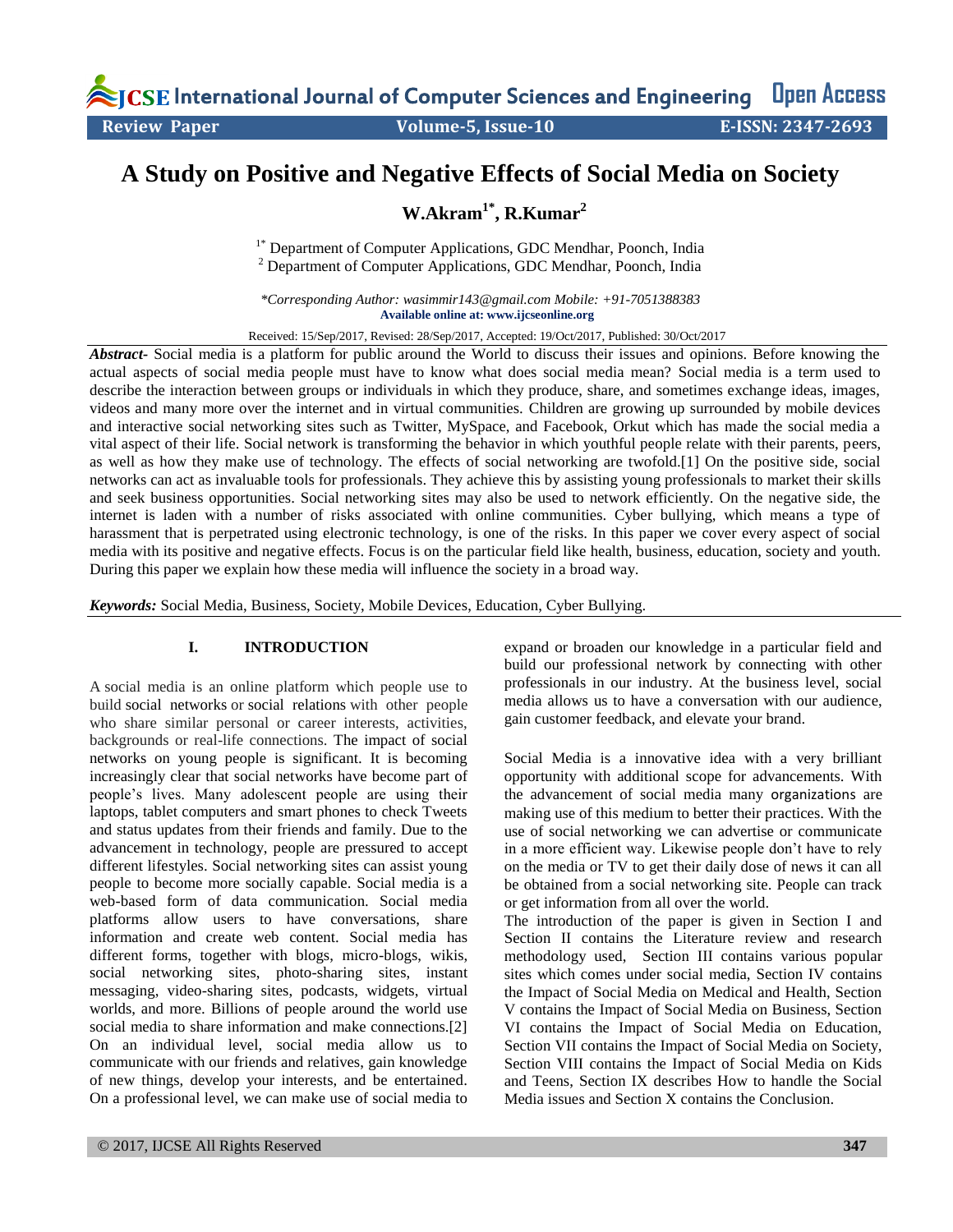#### **II. REVIEW OF LITERATURE**

As Youth and Teens are the builder of nation, and in this era they are grown up as part of the Net Generation. They can easily use the latest technology in various forms, including smart phones, mp3 players, digital cameras, video games, iPads, electronic readers, and personal computers. Social Media has its both positive and negative effects.

This research paper is based on secondary data collected from the online sources, different research papers and from the Google search engine. We also used some data gathering tools (On Site Observations, Interviews, and Questionnaires) for gathering information about the usage of social media in general.

In this paper we study various social networking sites, various areas (Business and Commerce, Education, Health and medical Education etc) in which social media is extensively used in these days with its positive and negatives aspects and guidelines for handling the negative effects of social media on society.

#### **III. POPULAR SOCIAL MEDIA SITES:**

## **Facebook**

This is the largest social media network on the Internet, both in terms of total number of users and name recognition. Facebook came into existence on February 4, 2004, [Facebook](https://www.facebook.com/) has within 12 years managed to collect more than 1.59 billion monthly active users and this automatically makes it one of the best mediums for connecting people from all over the world with your business.[3] It is predictable that more than 1 million small and medium-sized businesses use the platform to advertise their business.

## **Twitter**

We might be thinking that restrictive our posts to 140 characters is no way to advertise our business, but we will be shocked to know that this social media stage has more than 320 million active monthly users who can build use of the 140 character limit to pass on information.[3] Businesses can use [Twitter](https://twitter.com/) to interact with prospective clients, answer questions, release latest news and at the same time use the targeted ads with specific audiences. Twitter was founded on March 21, 2006, and has its headquarters in San Francisco, California.

#### **Google+**

[Google+](https://plus.google.com/) is one of the popular social media sites in these days. Its SEO value alone makes it a must-use tool for any small business. Google+ was propelled on December 15, 2011, and has joined the major alliances enlisting 418 dynamic million clients as of December 2015.

#### **YouTube**

YouTube : the biggest and most well known video-based online networking site — was established on February 14, 2005, by three previous PayPal workers. It was later

purchased by Google in November 2006 for \$1.65 billion. YouTube has more than 1 billion site guests for every month and is the second most well known internet searcher behind Google.[4]

#### **Pinterest**

Pinterest is commonly a beginner in the online networking field. This stage comprises of computerized announcement sheets where organizations can stick their substance. Pinterest reported September 2015 that it had obtained 100 million clients.[3] Private ventures whose intended interest group is for the most part comprised of ladies should put resources into Pinterest as the greater parts of its guests are ladies.

#### **Instagram**

Instagram is a visual online networking stage. The site has more than 400 million dynamic clients and is possessed by Facebook. A significant number of its clients utilize it to post data about travel, form, sustenance, workmanship and comparable subjects.[2] The stage is likewise recognized by its remarkable channels together with video and photograph altering highlights. Right around 95 percent of Instagram clients additionally utilize Facebook.

#### **Tumblr**

Tumblr is a standout amongst the most hard to utilize informal communication stages, but at the same time it's a standout amongst the most fascinating locales. The stage permits a few diverse post groups, including cite posts, talk posts, video and photograph posts and in addition sound posts, so you are never constrained in the kind of substance that you can share.[4] Like Twitter, reblogging, which is more similar to retweeting, is speedy and simple. The long range informal communication site was established by David Karp in February 2007 and at present has more than 200 million sites.

#### **Flickr**

Flickr, articulated "Glint," is an online picture and video facilitating stage that was made by the then Vancouverconstruct Ludicorp in light of February 10, 2004, and later obtained by Yahoo in 2005. The stage is well known with clients who share and install photos.[5] Flickr had more than 112 million clients and had its impression in more than 63 nations. Million of photographs are shared day by day on Flickr.

#### **Reddit**

This is social news and excitement organizing site where enlisted clients can submit substance, for example, coordinate connections and content posts. Clients are likewise ready to arrange and decide their position on the site's pages by voting entries up or down. Entries with the best votes show up in the best classification or primary page.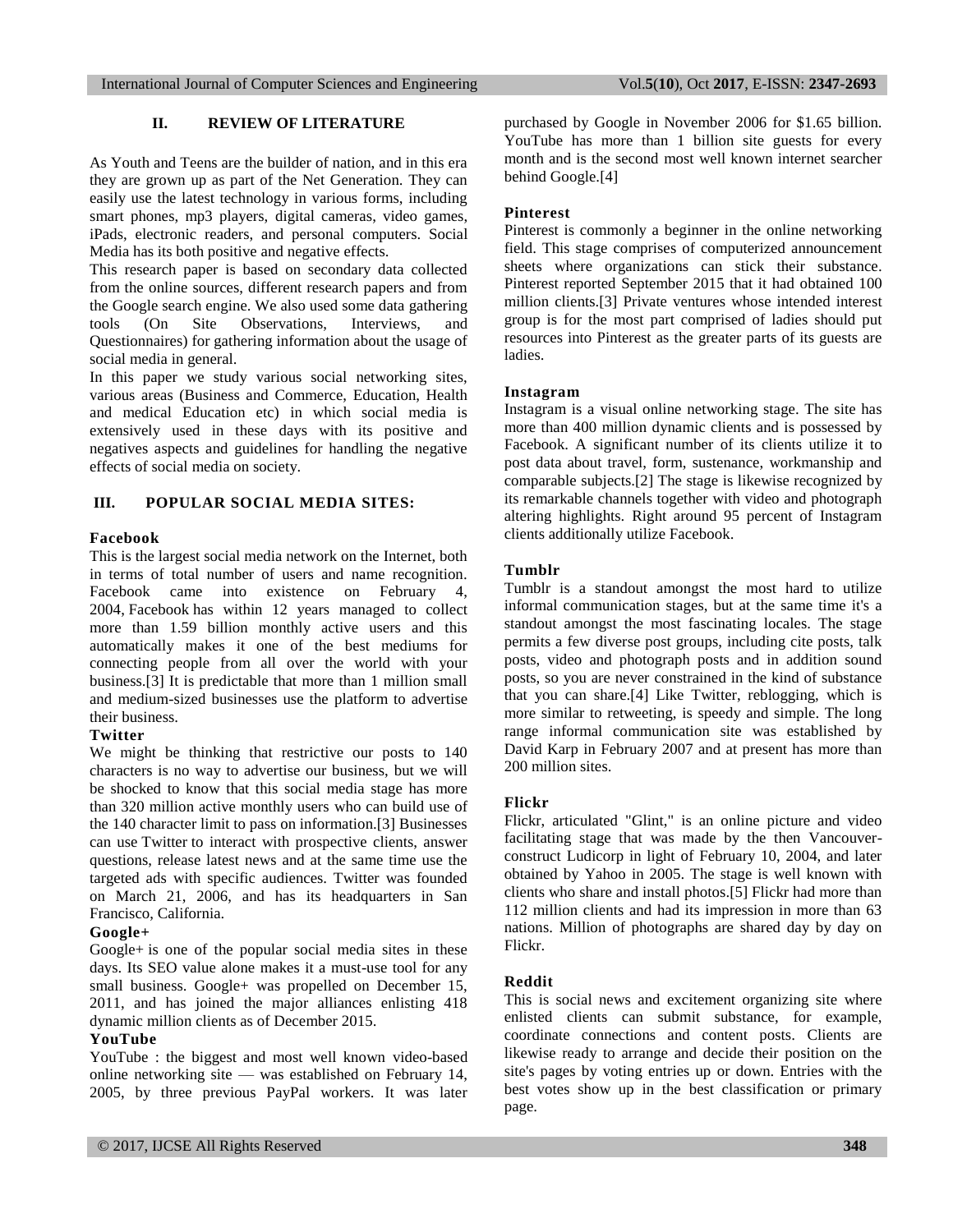#### **Snapchat**

Snapchat is a image informing application training item that was made by Reggie Brown, Evan Spiegel and Bobby Murphy when they were understudies at Stanford University.[5] The application was authoritatively discharged in September 2011, and inside a limited ability to focus time they have become hugely enrolling a normal of 100 million every day dynamic clients as of May 2015. More than 18 percent of every social medium client utilizes Snapchat.

# **WhatsApp**

[WhatsApp](https://www.whatsapp.com/) Messenger is a cross-platform instant messaging client for smartphones, PCs and tablets. This application needs Internet connection to send images, texts, documents, audio and video messages to other users that have the app installed on their devices.[5] Launched in January 2010, WhatsApp Inc. was purchased by Facebook on February 19, 2004, for about \$19.3 billion. Today, more than 1 billion persons make use of the administration to speak with their companions, friends and family and even clients.

## **BizSugar**

BizSugar is a person to person communication stage and specialty asset for entrepreneurs, business visionaries and directors. The site was made in 2007 by DBH Communications, Inc., a supplier of honor winning business distributions, and later obtained by Small Business Trends LLC, in 2009.[4] The stage enables clients to share recordings, articles, blog entries, podcast among other substance. It additionally enables clients to view and vote on entries by different individuals.

#### **Delicious**

This site was established by Peter Gadjokov and Joshua Schachter in 2003 and obtained in 2005 by Yahoo. Before the finish of 2008, Delicious guaranteed that it had bookmarked 180 million URLs and procured more than 5.3 million clients. In January this year, Delicious Media said that it had obtained the administration.

## **IV. IMPACT OF SOCIAL MEDIA ON MEDICAL AND HEALTH**

Social media provide Health Care Professionals with tools to share information and to promote health behaviors, to engage with the public, and to educate and interact with patients, students, and colleagues. HCPs can use social media to potentially improve health outcomes, develop a professional network, increase personal awareness of news and discoveries, motivate patients, and provide health information to the community.

Physicians most frequently join online websites where they can read news articles, listen to experts, research medical advancements, discuss with colleagues concerning patient issues, and network. They can explore and share ideas, discuss practice management challenges, make referrals, disseminate their research, market their practices, or engage in health advocacy.[4] A large number of physicians also use social media to converse directly with patients to enhance clinical care. It is clear that social media is having a distinct consequence on healthcare systems, and that its impact is relevant both in the developed and developing worlds.[5] Healthcare consultants provide improved healthcare to a larger number of citizens, while clients are able to use it to empower themselves, their families and their communities.

## **A. Positive Effects of Social Media on Health**

- Sharing of Doctors prescriptions to friends, relatives and colleagues.
- Consulting Doctors online anywhere and anytime.
- Sharing Suggestions among friends, relatives and colleagues about various diseases and its symptoms.
- Access to information in developing regions.
- Support and mutual accountability on online health forums.[6]
- Support for health-related causes.
- Helping health services to prioritize critical cases.
- Increased accountability to consumers.
- More data available to health researchers.

# **B. Negative Effects of Social Media on Health**

- Incorrect self-diagnosis
- Potential breach of privacy

# **V. IMPACT OF SOCIAL MEDIA ON BUSINESS**

Social Media is the new buzz sector in promoting that incorporates business, associations and brands which make news, influence companions, to make relations and make groups. Business utilize web-based social networking to upgrade an association's execution in different ways, for example, to achieve business targets, expanding yearly offers of the association. Web-based social networking gives the advantage as a correspondence stage that encourages two way communications between an organization and their stock holders. Business can be advanced through different long range informal communication destinations.[6] A considerable group of the organization advances their business by giving promotion on the online networking with a specific end goal to draw in greatest clients. Clients can associate and collaborate with business on a more individual level by utilizing online networking. Many organizations with the use of social media can make their strategy to promote their Business.

## **A. Positive Effect of Social Media on Business**

 With the use of Social Media, It is better to understand the customer requirements.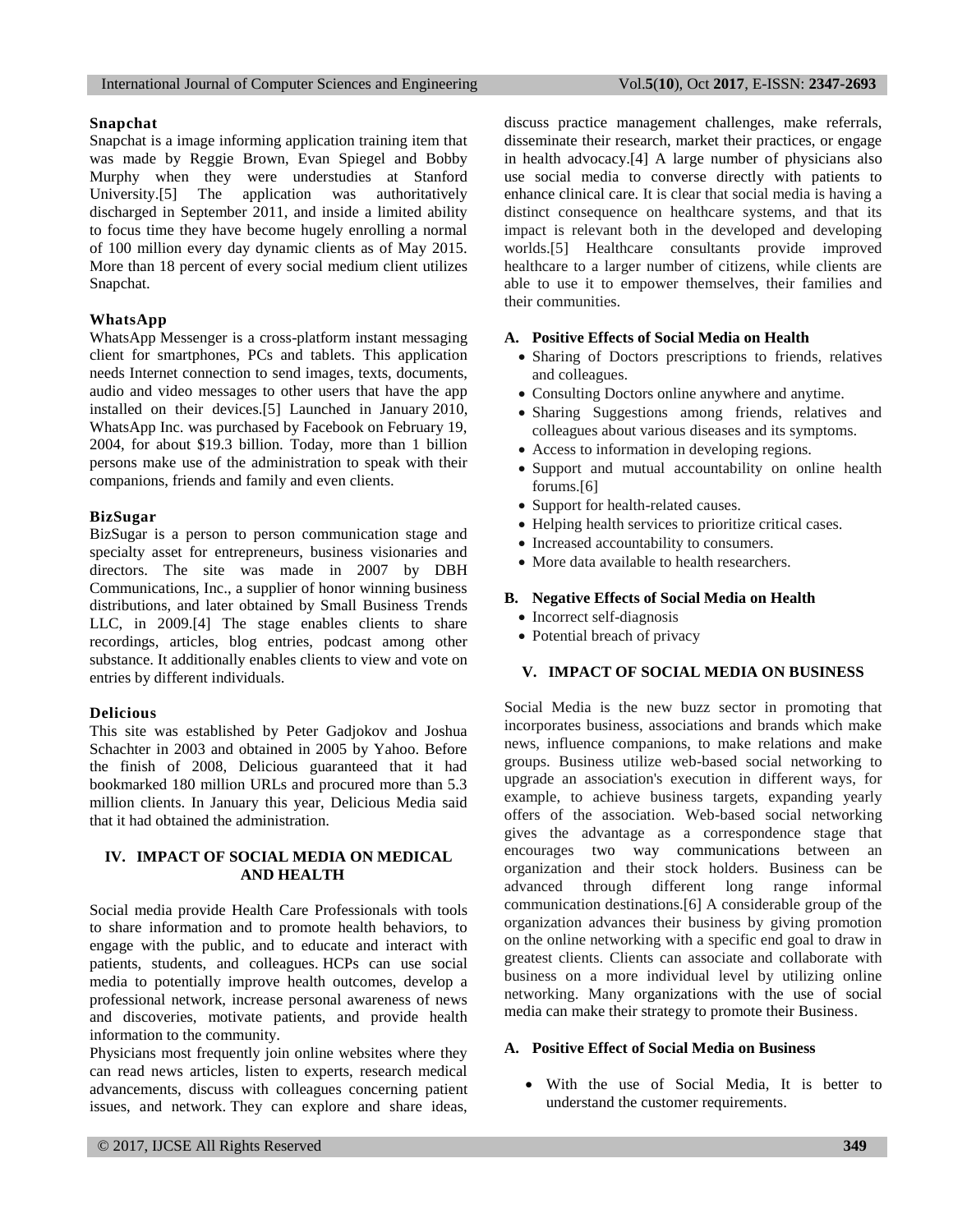- Social Media helps in promoting the Business all over the World.
- Social Media builds deals and client maintenance through standard connection and auspicious client benefit.
- Social Media provides rich customer experiences.
- With Social media monitoring you can gain key information about your competitors.
- With the help of social media, Sharing contents about the Business faster and easier.
- Social networking sites helps to make new customers by providing various facilities.
- It helps to increase market insight and expand out beyond your rivals with online networking.
- It also helps to increase awareness among customers for better understanding of products.

#### **B. Negative Effect of Social Media on Business**

- In business, Social Media isn't totally hazard free in light of the fact that a significant number of the fans and supporters are allowed to post their feeling on a specific association; the negative remark can lead the association to disappointment.
- Negative customer reviews are harmful.
- Highly time consuming.
- The web is crowded with more and more content.
- A mistake made on social media is hard to rectify.
- Many of the substantial association have succumbed to the programmers.
- The wrong online brand system can fate an organization, and put at a tremendous viral social drawback.
- Getting included with Social Media is extremely time consuming. As an association you ought to appoint a man to dependably support your pages and profile with noteworthy substance.
- Most organizations experience issues measuring the consequences of web-based social networking promoting.

## **VI. IMPACT OF SOCIAL MEDIA ON EDUCATION**

Social networking technologies also allow one to share a thought with anotherIt helps a man toward one side of the world to interface and trade thoughts with a man at the other side.[2] With the use of social media students can easily communicate or share information quickly with each other through various social networking sites like Facebook, Orkut, and Instagram etc.

#### **A. Positive Effect of Social Media on Education**

One can adopt its benefits to gain positive results in education.

#### **Socializing:**

An important part of growing up, is to socialize and make friends. Why this is important?[2] It is because, it allows the [children](https://www.careerindia.com/topic/children) to exchange ideas and [learn](https://www.careerindia.com/topic/learning) new things. This will invariably result in them becoming more confident in life.

## **Sharing knowledge:**

It provides an easy and an effective way in which [students](https://www.careerindia.com/tips/students/) can share knowledge. Students can simply access the information, study, transform (if needed) and share. Hence, the flow of knowledge becomes smooth.

#### **Updating oneself:**

hey will have the capacity to know new things as and when it happens. This causes them refresh their own particular information base.

## **Learning from various sources:**

The long range interpersonal communication advances are worked in such a way, to the point that understudies will have the capacity to pick the gathering, movement or the individual they would need to take after for every day refreshes. The ways of learning is plenty.

#### **Being Prepared:**

The social networking technologies are all about showcasing the trends that run around the world. Students can setup a plan of what might be expected out of them in the future by observing the changes that are being updated, shared, discussed or spoken about on the social networking sites.

## **Sharing what they feel or think:**

Students frequently don't get the right stage to share their feelings. Through social networking technologies they are given an option to sound their thoughts. If students were permitted to share what they think and feel, it becomes simple for them to decide what is good and what is bad.

- Social media gives a path to the understudies to adequately achieve each other with respect to class wanders, group assignments or for help on homework assignments.[5]
- Many of the understudies who don't take an intrigue reliably in class may feel that they can express their musings effectively via web-based networking media.
- Teachers may post via web-based networking media about class exercises, school occasions, and homework assignments which will be exceptionally valuable to them.[3]
- It is seen that web-based social networking advertising has been developing in profession alternative. Webbased social networking advertising plans youthful specialists to end up noticeably fruitful advertisers.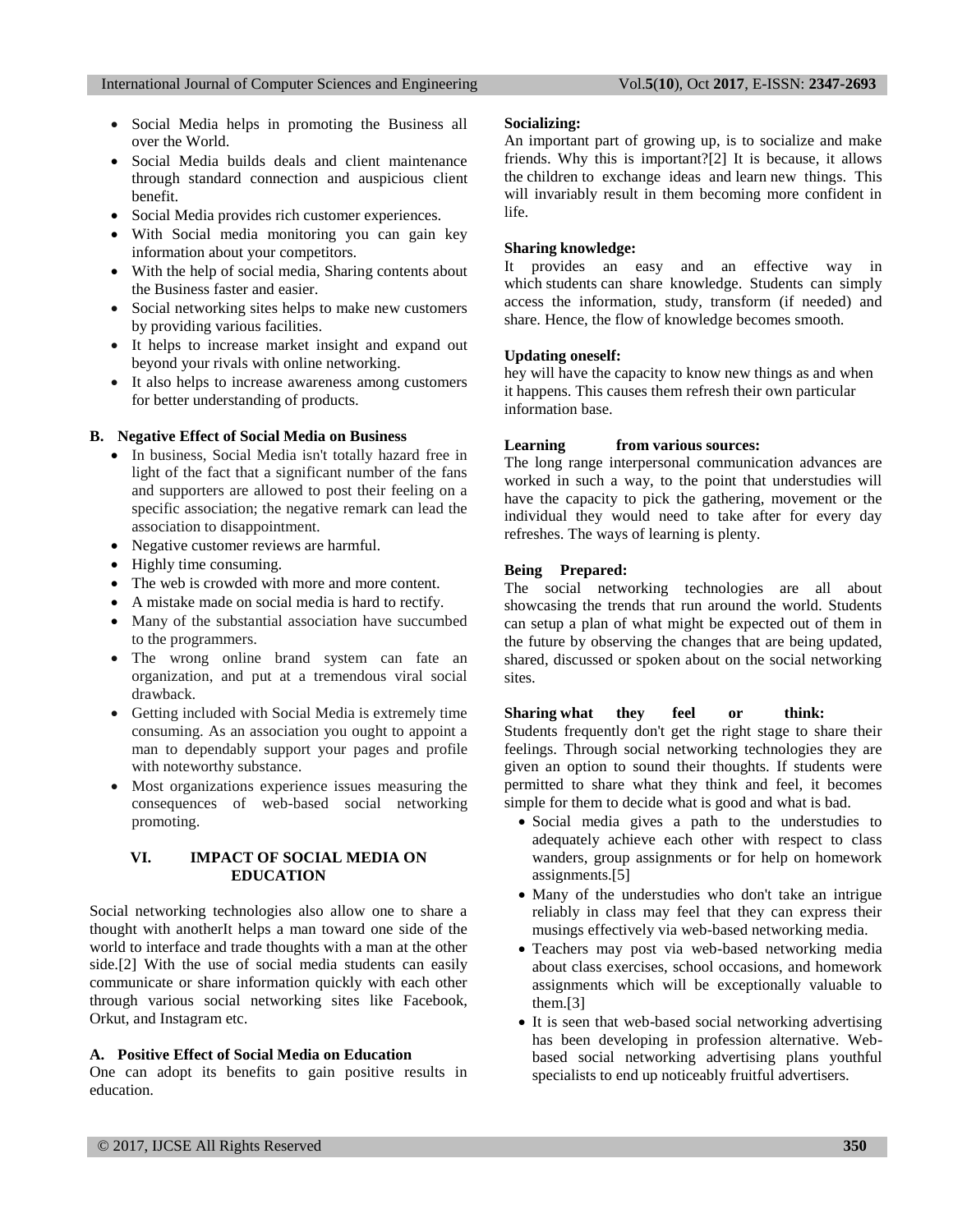The access of web-based social networking gives the chance to instructors to show great computerized citizenship and the utilization of Internet for profitability.

## **B. Negative effect of Social Media on Education**

## **Reduced learning and research capabilities**

Students are depending more on the information reachable easily on these social networking sites and the web. This reduces their learning and research capabilities.

#### **Reduction in real human contact**

The additional time the students spend on these online networking destinations, the less time they will go through associating face to face with others. This decreases their relational abilities. They won't have the capacity to convey and mingle adequately face to face with others. The businesses are getting increasingly unsatisfied with the relational abilities of the new graduates because of this reason.[1] The compelling relational abilities are critical to achievement in reality.

## **Reduces command over language use age and creative writing skills**

Students generally utilize slang words or abbreviated types of words on long range interpersonal communication locales. They begin depending on the PC language structure and spelling check highlights. This decreases their charge over the dialect and their experimental writing abilities.

#### **Time wastage**

Students, while seeking and concentrate on the web, get pulled in to utilizing online networking locales and once in a while they overlook why they are using internet. Sometimes students are not able to deliver their work in the specified time frame as their time wastes.

# **Low grades**

Students get low evaluations in school because of absence of the coveted data and composing abilities.

#### **Loss of motivation in students**

The student's motivational level lessens because of the utilization of these long range interpersonal communication locales. They depend on the virtual condition as opposed to increasing reasonable learning from this present reality.

## **Effect on health**

The unnecessary use of these sites has an effect on the mental as well as physical health. Students do not take their meals on time and take proper rest.

The abuse of these destinations once a day has many adverse impacts on the physical and psychological wellness of students making them lazy and unmotivated to make

contact with the general population face to face. The guardians should check and adjust on their kids when they utilize the web. They ought to be suspicious whether they are utilizing it for fitting time period or not.[2]The companions and educators ought to likewise enable understudies to make them mindful of the negative impacts and clarify what they are losing in reality by adhering to these long range interpersonal communication locales.

# **VII. IMPACT OF SOCIAL MEDIA ON SOCIETY**

As we all are well aware of social media to facilitate a massive impact on our society. Some social media destinations have changed the way where individuals convey and mingle on the web. Person to person communication destinations render the open door for individuals to reconnect with their old companions, partners and mates. Person to person communication destinations render the opportunities for individuals to reconnect with their old companions, partners and mates.[3] It additionally causes individuals to influence new companions, to share content, pictures, sounds, recordings among them. Webbased social networking moreover changes the life style of society.

## **A. Positive Effect of Social Media on Society**

**Connectivity –** The first and foremost benefit of the social media is connectivity. People from anywhere can connect with anyone. Regardless of the location and religion. The prettiness of social media is that you can attach with anyone to learn and share your thoughts.

**Education –** Social networking provide various [benefits to](https://www.techmaish.com/positives-negatives-social-networking-portals-students/)  [the students](https://www.techmaish.com/positives-negatives-social-networking-portals-students/) and teachers. It is very easy to educate from others who are experts and professionals via the social media. One can follow anyone to learn from him/her and enhance his knowledge about any field. Regardless of our location and education background we can educate ourself, without paying for it.

**Help –** You can impart your issues to the group to get help and energy. Regardless of whether it is helping in term of cash or in term of advices, you can get it from the group you are associated with**.** 

**Information and Updates –** The primary favorable position of the web-based social networking is that you refresh yourself from the most recent happenings around on the planet. More often than not, Television and print media nowadays are one-sided and does not pass on the genuine message.[2] With the assistance of web-based social networking you can get the actualities and genuine data by doing some exploration**.**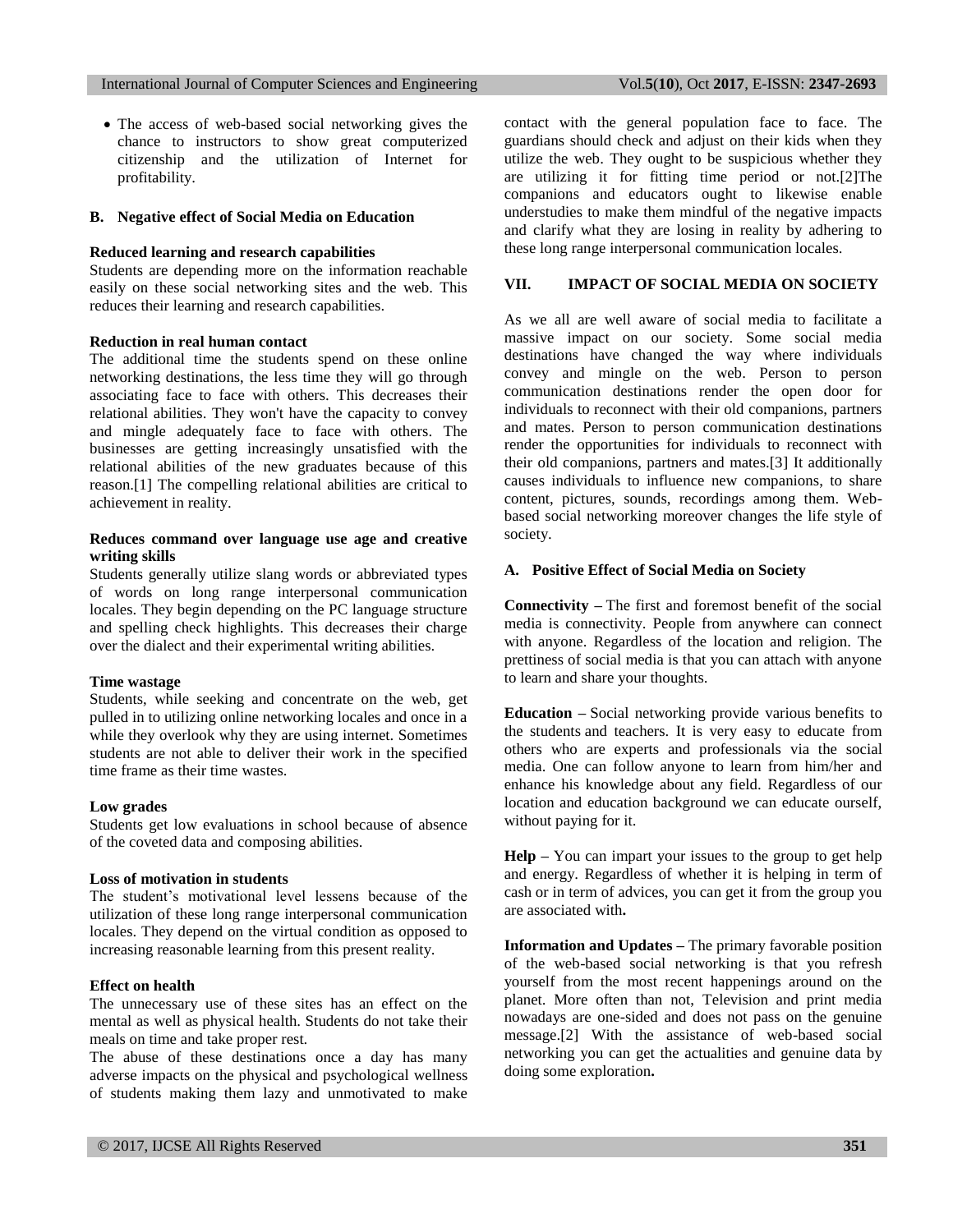**Advertising –** We can [promote our business to the largest](https://www.techmaish.com/why-you-need-social-media-promotion-for-successful-business/)  [audience.](https://www.techmaish.com/why-you-need-social-media-promotion-for-successful-business/) The whole world is open for you, and can promote to them. It will help in increase the profits and achieves the targets of Business.

**Noble Cause –** Social media can also be used for the noble causes.The public is making use of social media for contribution for needy people and it can be a quick way to help such people.

**Helps in Building Communities –** Since our world has different religions and beliefs, so people of different communities can connect to discuss and share related stuffs.

- Conventional marketing mediums such as the radio, TV commercials and print ads are completely obsolete now and demand for thousands of dollars. With the use of social media the businesses can connect with their targeted customers for free, the only cost is energy and time.
- The increasing popularity of social sites like Twitter, Facebook and LinkedIn, social networks has gained attention as the most viable communication choice for the bloggers, article writers and content creators.
- These long range informal communication destinations have opened the open door for every one of the bloggers to associate with their well informed customers to share your ability and articles your viewers will share your articles, blog or expertise in their social circle which further enhance your networks of the followers.[1]
- Students and experts are competent to share and exchange information with like-minded people and can ask for the input and opinion on a particular topic.
- Social Media helps to meet people who have not met outside the social media forums.
- Social Media helps to share ideas beyond geographical boundaries.
- It provides open opportunity for all writers and bloggers to connect with their clients.
- It unites people on a huge platform for the achievement of specific goals. This brings positive change in the society.

#### **B. Negative Effect of Social Media on Society**

**Cyber Harassing** – According to a report distributed by PewCenter.org the greater part of the youngsters have progressed toward becoming casualties of the digital bulling over the past. Since anyone can make a phony record and do anything without being tailed, it has ended up being exceptionally straightforward for anyone to spook on the Internet. Dangers, terrorizing messages and bits of gossip can be sent to the majority to make inconvenience and uproar in the general public.

**Hacking** – Personal information and security can be hacked and shared on the Internet.[5] Some twitter and Facebook accounts have been hacked in the past and the programmer had posted materials that have influenced the person's lives.

**Addiction** – The addictive piece of the online networking is awful and can exasperate individual lives also. It can likewise squander individual's time that could have been used by profitable tasks and exercises.

**Fraud and Scams** – Several cases are available where people have committed fraud and scams through the online networking.

**Reputation** – Social media can without much of a stretch destroy somebody's notoriety just by making a false story and spreading over the online networking.

- It prompts fixation. Spending endless hours on the social destinations can occupy the concentration and consideration from a specific errand. They principally depend on innovation and the web as opposed to taking in the down to earth information and skill of the regular day to day existence.
- Kids can be extraordinarily influenced by these person to person communication locales on the off chance that they are permitted to utilize them. The reason is that occasionally individuals share photographs via webbased networking media that contains savagery and sex, which can harm the conduct of children and youngsters.[6]
- Another drawback of the web-based social networking is that the client shares excessively data which may posture dangers to them. Indeed, even with the tight security settings your own data may spill on the social locales. Downloading your recordings or pictures and copying your status is a simple assignment and should be possible inside couple of snaps.

# **VIII. IMPACT OF SOCIAL MEDIA ON KID AND TEENS**

Media today has a huge influence on teenagers. Be it television, computers, video games, social networking sites – it hugely impacts all aspects of a teen's life. Everything is not bad with the media. If used in right way, media can transform lives of the youth from good to better. This post highlights both positive and negative media influence on teens.

# **A. Positive Effect of Social Media on Kid and Teens Help Develop Awareness:**

Most teens live a sheltered life. But with exposure to various media outlets, they can develop awareness about society and the world. With news channels, magazines, social networking sites blaring about world happenings, youth can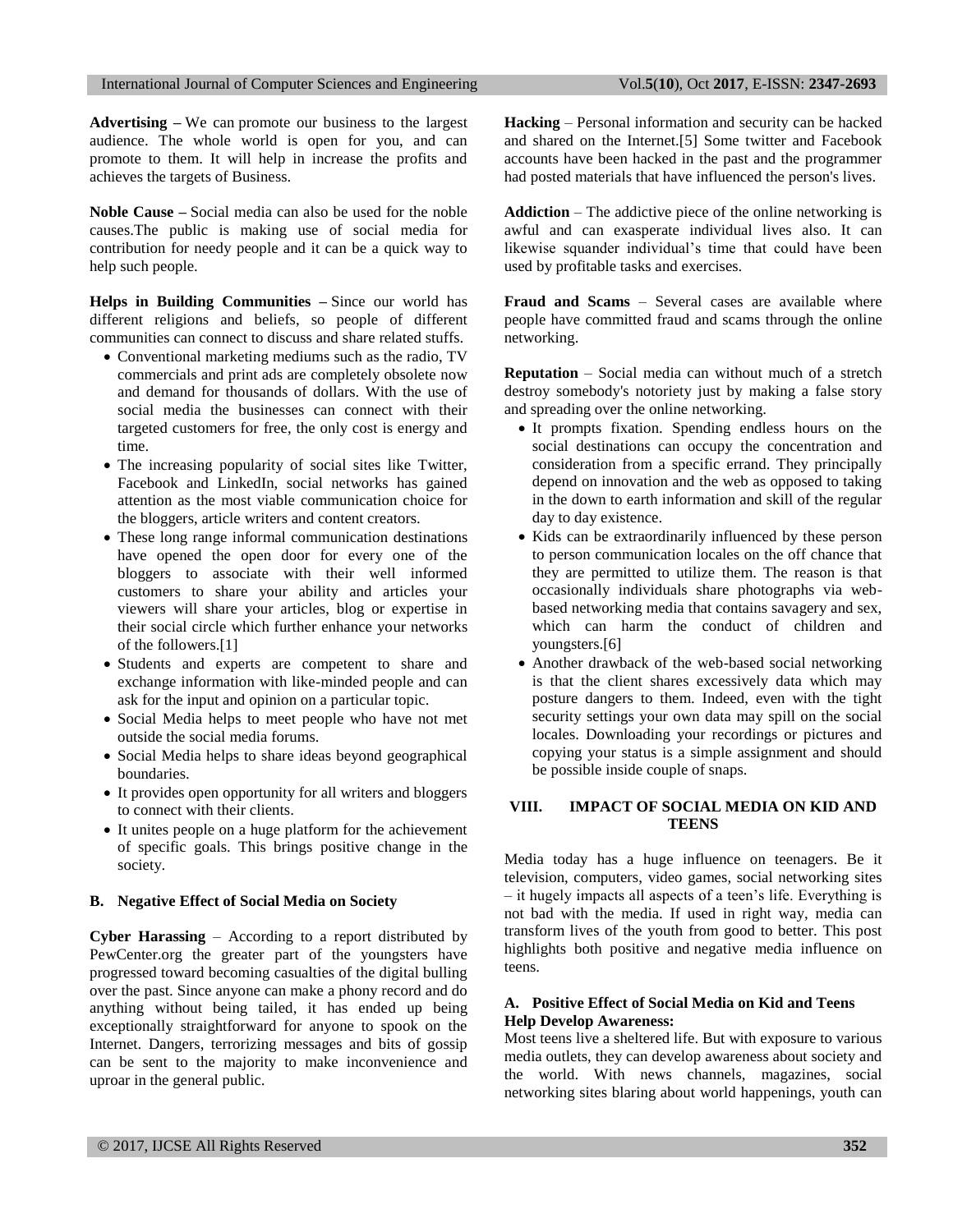#### International Journal of Computer Sciences and Engineering Vol.**5**(**10**), Oct **2017**, E-ISSN: **2347-2693**

understand that there is more to the world than just what is happening in the 'hood.

## **Help Develop Social Skills:**

Many teens are socially awkward. Social Media also gives them the probability to develop their social circle and develop new friendships.[7] Other benefits include social confidence, heightened literacy in the media, and more social support. Social media diversifies teen's social skills, which in turn helps them navigate successfully through modern society.

#### **Inspire Them:**

When our teen watches an action flick, don't just despair about the violence. With a minute control on teens, they can use the movie as encouragement, motivation and inspiration! Maybe our teen will decide to take up martial arts training, all thanks to a Bruce Lee movie! Mostly youngsters give the impression of being celebrities, and when a celebrity tells them to stay off drugs, they just might listen.

## **Help Develop Reading And Writing Skills:**

When a celebrity talks of her favorite book, a teenager might be tempted to grab a book too.

## **B. Positive Effect of Social Media on Kid and Teens**

#### **Distorted Body Image:**

The world is full of perfect people today. With the use of Photoshop the images are everywhere and lead to distorted body image among a number of teenagers. Anorexia and bulimia are a fall out of this body image crisis.

#### **Risky Sexual Behavior:**

Young people are simply finding their sexuality. It is exceptionally typical for them to be occupied with everything sexual. However, the measure of sex in media today can make an adolescent befuddled. Sex without duty – that is by all accounts the message being radiated at adolescents. This can prompt untrustworthy sexual conduct and undesirable pregnancies.

#### **Score Low In School:**

Teens who watch too much television have lower scores in exams. During a study it is mentioned that persons with high degree scores watch less television in their childhood and teenage. Another study reveals that different media affects school work differently.[6] The media today is powerful and omnipresent. You just can't escape its tentacles. And you don't need to! Retain this information in mind, media is presently a tool and like any other tool, how you use it depends on you.

## **IX. HANDLING INFLUENCE OF SOCIAL MEDIA ON YOUTH AND TEENS:**

Here are some ways to handle the influence of social media on teenagers:

- Check out the music, movies, TV shows, games and celebrities your child likes. Once we know what is interesting to them, we can spot the pictures and messages that are influencing them.
- It is quite easy for our teens to watch YouTube videos on mobiles so that we may not know what he is watching. Parents must try monitoring the teenager on what he is watching on TV or the internet and try to discuss some limits and rules.
- One of the best ways to help the teens navigate the influences on media is to talk about messages.[4] For instance, if the teen love girls, we can talk to them about female friendships, life choices, self-esteem and sexuality.
- Monitoring teen's choices does not mean we ban them from watching media. It is just making them aware of the negative influences.
- We should also choose to ban some apps, shows and games. Explain why we are doing so.
- We can also encourage our teen to interpret media by putting forward some questions they can ask. Pick out a TV ad or a magazine and ask the teen: who's behind it, what is their motivation, how does it make them feel, what they needs from it, and so on.
- We can do the same with our teen's role model. Encourage our teen to ask him like why does they like that celebrity, does they follow him in real life, what values of the celebrity interest our teens and so on.

# **X. CONCLUSION**

As the technology is developing, the web-based social networking has turned into the routine for every last individual, people; groups are seen dependent with this technology consistently. Online networking has expanded the quality and rate of coordinated effort for students.[8] Business uses online networking to upgrade an organizations execution in different courses, for example, to fulfill business goals, expanding yearly offers of the organization. Youths are found in contact with these media every day .Social media has different merits yet it likewise has a few faults which influence individuals contrarily. False data can lead the training framework to disappointment, in organizations wrong promotion will influence the productivity, online networking can manhandle the general public by attacking on individuals' security, some pointless sites can impact youth that can end up plainly savage and can take a few wrong activities. Last but not least , all the citizens are advised to adopt the positive aspects of social media and avoid negative effects